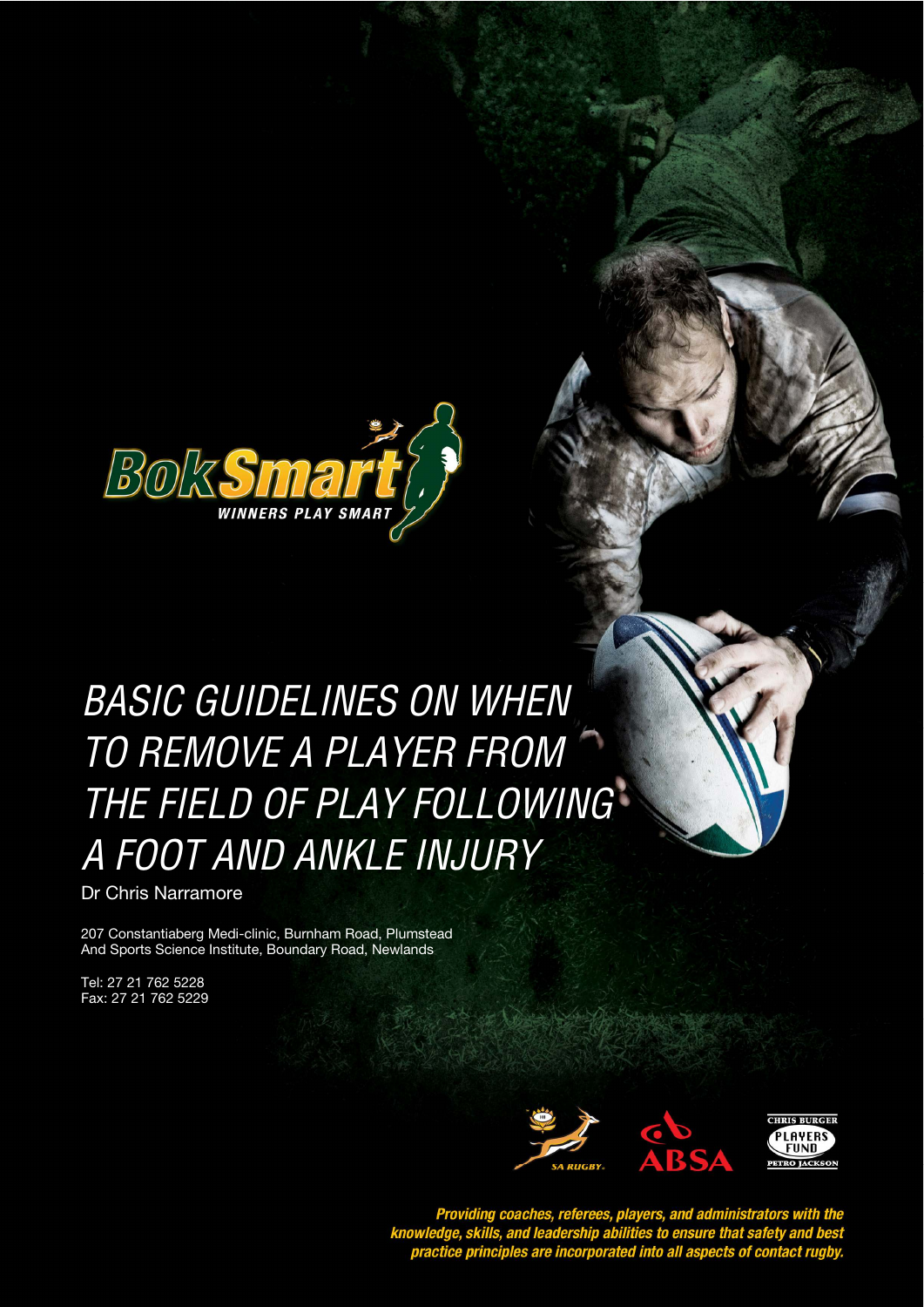## **INTRODUCTION**

Research data indicates a variable incidence of rugby injuries in schoolboy and professional rugby players (2, 4). However, approximately 50 % of all injuries involve the lower limb, of which about 15% make up foot and ankle injuries (1). There is a higher incidence of foot injuries in players with rigid feet although the overall sporting performance is better in players with these type of feet (6).

# **ANATOMY**



Fig. 1: Bones of the foot and ankle (Clinically Orientated Anatomy, Second Edition, Keith L. Moore, Page: 549)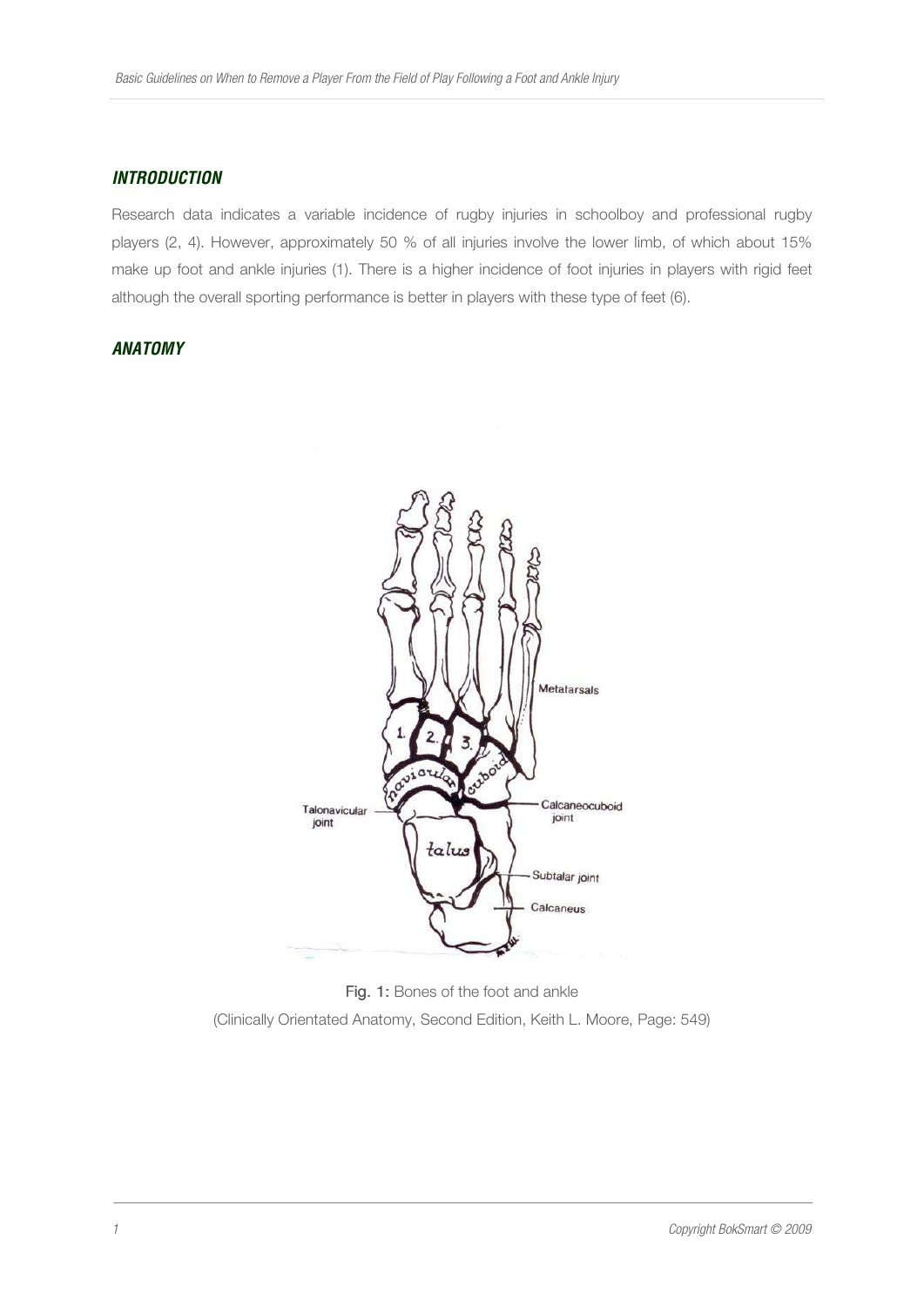

Fig. 2: Main ligaments of the foot and ankles

# **The Foot**

The foot is divided into three parts: the forefoot, mid foot and the hind foot:

# Forefoot

Metatarsals and phalanges comprising of 21 bones and 21 joints.

# Mid foot

Cuboid, navicular and 3 cuneiforms, comprising of 5 bones and 10 joints.

# Hind foot

Calcaneus and talus and a subtalar joint comprising of 2 bones and 1 joint.

Between each bone and joint there are main ligaments, plus additional ligaments. Foot includes 15 foot muscles with 10 extrinsic muscles contributing to 16 tendons.

# **The Ankle**

The ankle is made up of 2 joints (tibia talar joint and distal syndesmosis), the very important lateral and deltoid ligaments as well as the ligaments of the syndesmosis.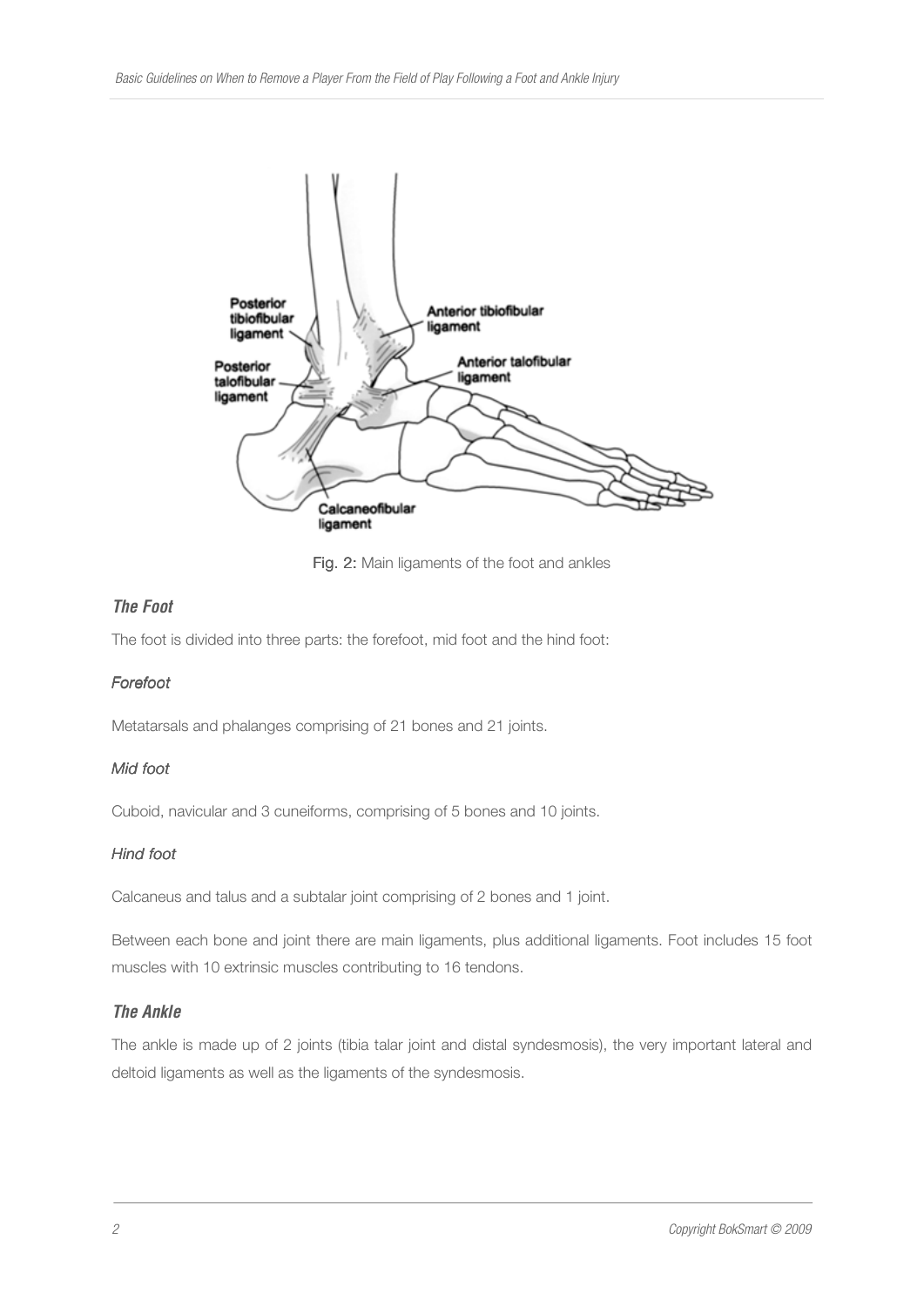## **The Foot and ankle**

The foot and ankle make up together a TOTAL of 31 bones and 34 joints. Therefore the number, type and variations of injuries will far exceed that occurring in the knee or shoulder.

Some of the more common injuries will be discussed.

# **FOOT AND ANKLE INJURIES**

#### **Bones:**

#### **Ankle Fractures**

Occur with rotational injuries during a tackle or scrum collapse.

The fibula develops a spiral fracture with external rotation at the ankle joint (Weber B) or more proximal (Weber C). With forced inversion a transverse fracture of the fibula occurs (Weber A) with or without oblique fracture of the medial malleolus. In the ankle of a growing player we see epiphyseal injuries. Sprains usually do not occur in the immature ankle. What looks like a sprained ankle is a growth plate injury usually of the tip of the fibula with minimal or no displacement

## Metatarsal and Phalangeal Fractures

The most common fracture occurs in the fifth metatarsal base from an inversion injury. Metatarsals 1-4, which are fractured either from a forced dorsiflexion injury with twisting or when a rugby player lands directly on someone's foot with his studs. This also results in phalangeal fractures. Navicular, anterior process calcaneus and cuboid fractures also occur but are more common in soccer players.

## **Ligaments:**

#### Lateral ligament

The most common injury around the ankle is the lateral ligament injury of the ankle, which involves either the anterior talar fibula ligament (ATFL) or the calcaneal fibula ligament (CFL). It is often associated with a sprain of the anterior syndesmosis ligament (anterior distal tibia fibula ligament - ADTFL).

## Deltoid ligament

These normally occur with ankle fractures, but can occur in isolation. The deltoid ligament is sometimes associated with spring ligament injury. Two additional ligaments of the foot which may be injured during a rugby match are the Lisfranc ligament between the base of the second metatarsal and medial cuneiform,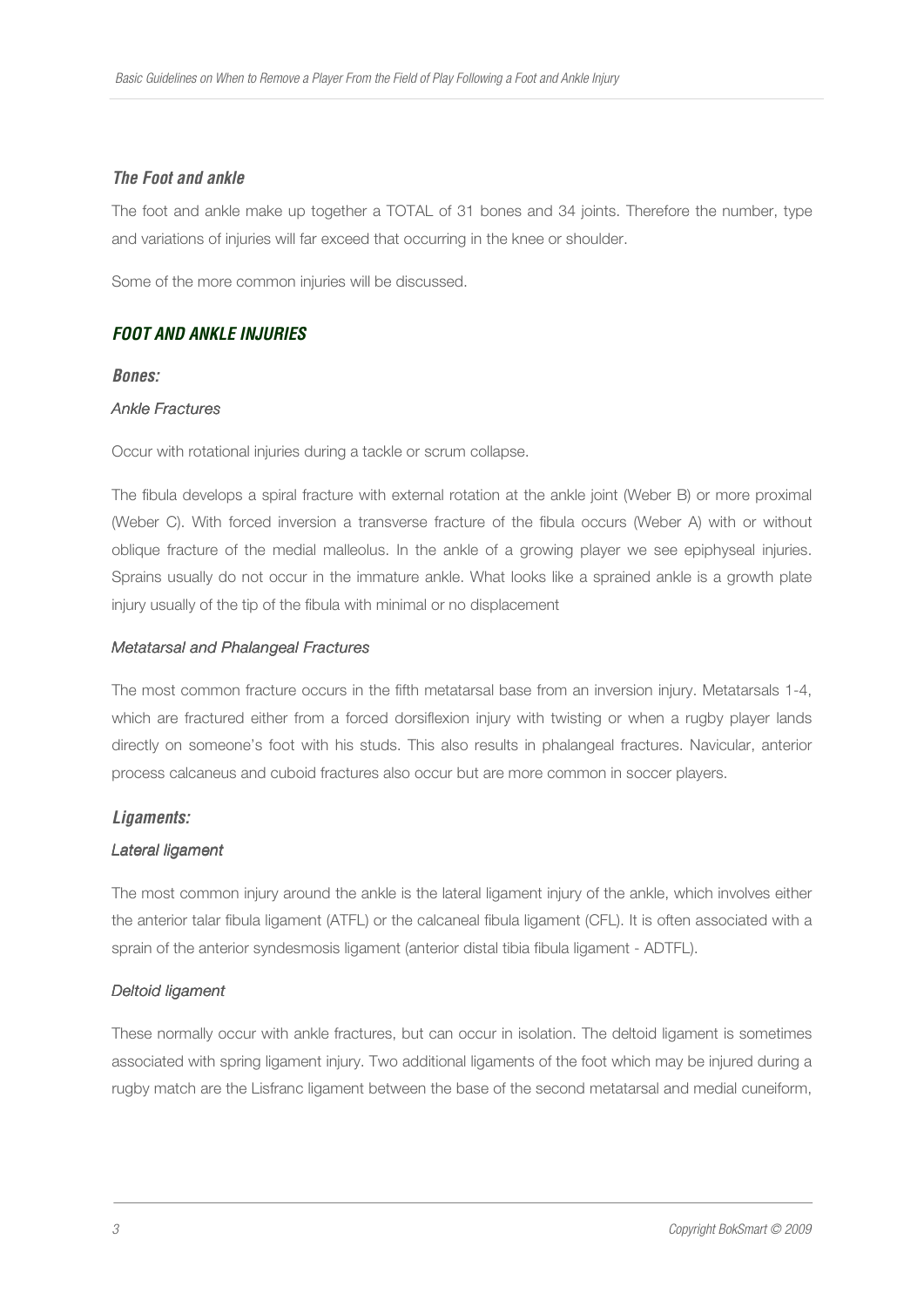and the spring ligament, which are an extension of the deltoid ligament and an important supporting structure of the arch of the foot.

#### **Tendons:**

## Achilles Tendons

The commonest tendon injury is that of Achilles tendon. This occurs either when the scrum collapses and the foot is forced into dorsiflexion, or as a result of a sudden explosive sprint which occurs more in older rugby players.

#### Peroneal Tendons

Usually a split of peroneus brevis at the tip or proximal or peroneal groove behind the fibula. Often a missed injury at first as it occurs with ankle sprains.

## **Joints:**

The most common dislocations seen with foot injuries are dislocations of the small joints of the toes (inter phalangeal joints), in particular the proximal inter phalangeal joints. These are less common in rugby due to the fact that the foot is well protected within the rugby boot. Dislocations of the subtalar joint, where the whole foot and heel either moves inwards or outwards are the most serious. The whole foot dislocates, excluding the talus. These are fortunately rare but severe injuries.

## **MECHANISM OF INJURIES**

Most of the injuries in the lower limb are caused during contact and/or tackles, or during rucks and mauls. The ankle has the highest incidence of injury in the foot and ankle area, accounting for 75% of all foot and ankle injuries. The most common injury is the lateral ligament sprain, which occurs with inversion injuries of the foot. Variable severity occurs, from a mild sprain of the anterior talar fibula ligament (ATFL) to complete disruption of the ATFL and CFL, which is classed as a grade 3 tear of the lateral ligaments.

During tackles and with rotation, the inner side of the ankle (medial malleolus) and outer side of the ankle (lateral malleolus) undergo twisting injuries, resulting in fractures to both. If the medial side of the ankle does not fracture, the deltoid ligament sometimes tears. This results in a completely disrupted ankle joint. A forced plantar flexion injury of the foot occurs during a scrum collapse. The foot is forced and crushed into dorsiflexion; this results in a Lisfranc injury (metatarsal tarsal injury).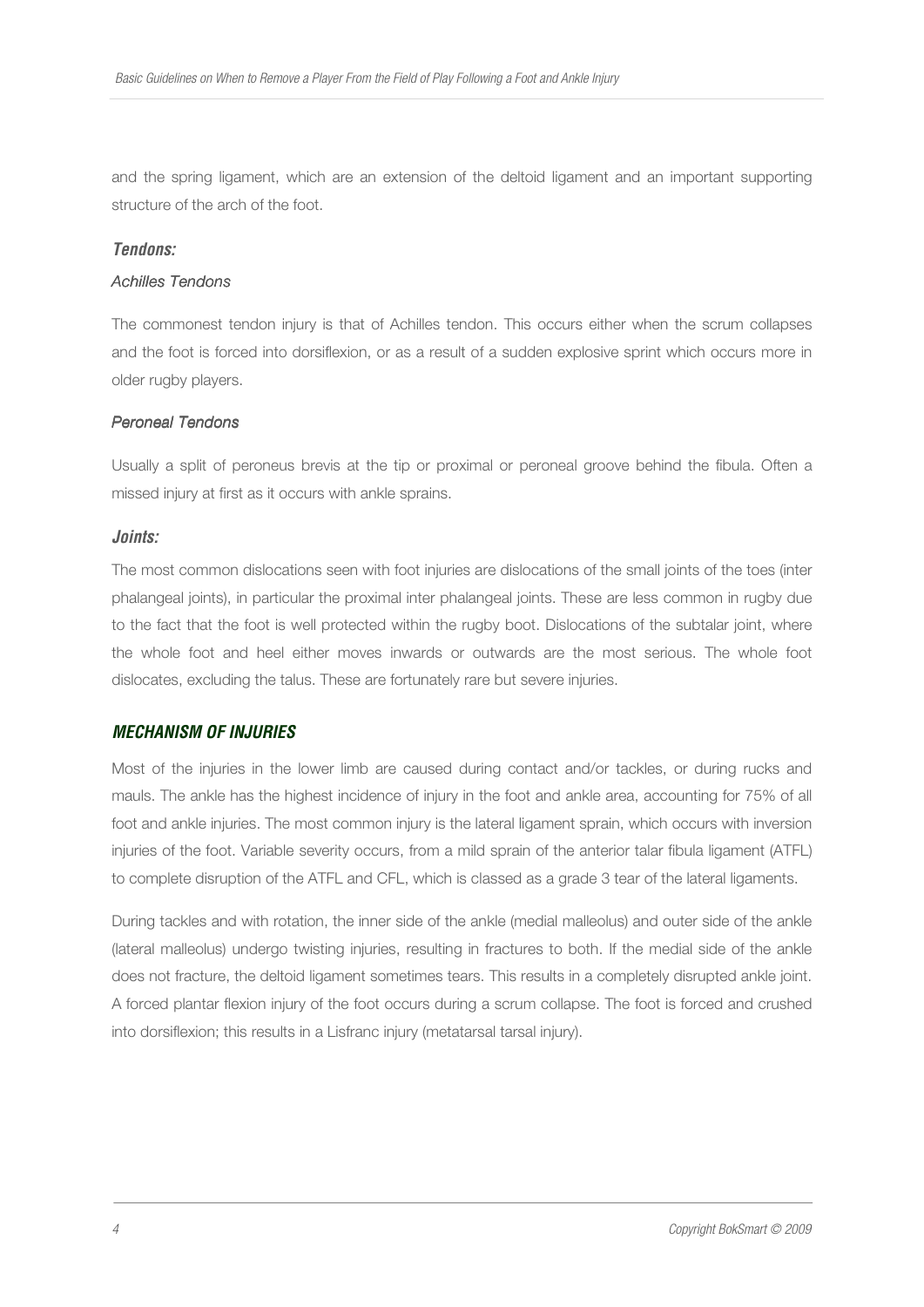# **ASSESSMENT OF THE INJURED FOOT AND ANKLE**

Examination of an injured player in the more severe injuries will reveal obvious deformity where the foot is displaced inwards or outwards. Any movement of the foot may reveal crepitus or a grating feeling due to a broken bone (i.e. a fracture).

In dislocation there will not be a grating feeling, although there will be significant deformity in the sub talar dislocation, where the whole foot will be pushed outwards or inwards.

These are the most severe types of foot and ankle injuries. On occasion the fracture of the ankle may be so severe that the bone may penetrate through the skin with obvious bleeding. . This is an orthopaedic emergency and the patient has to be taken to hospital as soon as possible for cleaning of the wound, to prevent infection.

Should there be no obvious mal-alignment and deformity of the foot and ankle, the boot will need to be removed. A complete tear of the lateral ligament, which is a common injury, is associated with swelling within the first 5 minutes. This starts as a golf ball type swelling over the anterior lateral part of the ankle joint.

The ruptured Achilles tendon is one of the most often missed injuries of the foot and ankle. Although a loud snap may be heard during the game when this injury occurs, there is often minimal pain. The player will also be aware of the feeling of something snapping or breaking in the ankle area. After removal of the boot, a gentle feeling around the ankle will identify the area of tenderness. This will normally be associated with a feeling of a defect in the back of the ankle over the Achilles tendon. This soon fills up with blood and after a day or two it is difficult to feel the defect. Any tenderness and swelling in the mid foot, especially on the lateral border of the foot, is often associated with 5<sup>th</sup> metatarsal fracture.

Deformity of the toes is normally due to dislocation or phalangeal fracture. Direct traction in the line of the toe will often reduce a dislocation of the IP joint with pain relief. A player would be able to continue playing if he straps the toes together, as this reduces pain. However, if there is a deformity associated with a fracture, traction on the toe, which is unable to be realigned, may exacerbate the pain.

## **GUIDELINES ON WHEN TO REMOVE A PLAYER FROM THE FIELD**

This decision is normally more easily made in the case of a foot and ankle injury compared to the shoulder, as most rugby players with a significant injury will not be able to run or jump, and therefore not be able to continue playing.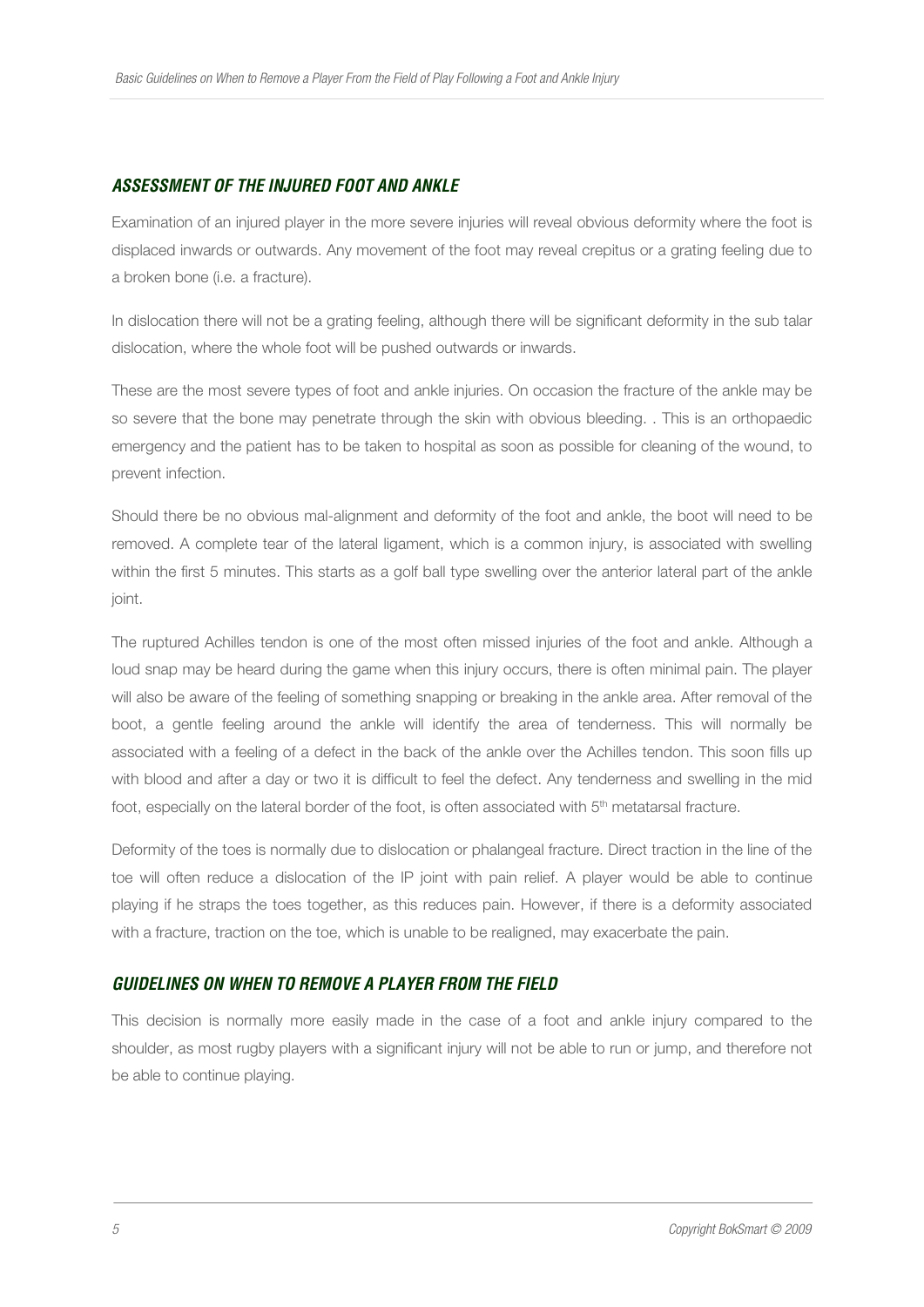An obvious deformity of crepitus or bleeding around the ankle as mentioned is a medical emergency and requires immediate transfer to hospital. After removal of the boot, the deformity in the foot observed means the player needs to be removed from the field and transferred to a hospital emergency unit or referred to an orthopaedic surgeon and X-rays.

As mentioned, a dislocation of the toes which is reduced on the field, can be managed and the player may be able to continue playing. The two adjacent toes can be strapped with zinc oxide tape. Should a fracture be present in one of the toes or metatarsals, a player will be unable to run or walk on the foot without severe pain unless it is an undisplaced crack fracture. Even in that situation any twisting or sudden change of direction or course will cause severe pain and the player will be unable to continue playing.

When assessing an ankle for an injury, be aware that severe swelling implies significant tearing of ligaments or a fracture. The ankle may look straight but with gentle movement inwards will feel unstable and be able to bend inwards more than the uninjured ankle. This indicates complete tearing of the lateral ligaments. This movement will often be less painful than a partial tear. In a complete rupture there is often less pain than when there is a partial tear of the ligament. If this is present the player needs to be removed from the field.

## **FUTURE MANAGEMENT OF FOOT AND ANKLE INJURIES**

Players need to be referred to a facility where there are X-rays available and where patients can normally be referred on to an orthopaedic surgeon should there be an indication for further management in the form of a fracture or complete dislocation.

It is essential that a diagnosis be made and committed to, as some of the soft tissue injuries of the foot and ankle are not diagnosed and lead to later deformity of the foot. Any severely swollen foot and ankle with a normal X-ray requires an orthopaedic surgeon evaluation and preferably an orthopaedic surgeon with an interest in foot injuries. A commonly missed severe injury of the foot is a disruption of the metatarsal tarsal and middle and medial cuneiform joints, which is associated with severe swelling. This will often have a normal X-ray and the diagnosis is missed.

All of these patients will require standing X-rays after a few days to show abnormal movement and splaying of the bones in the foot or MRI investigation. The minor lateral ligament injuries of the ankle will normally be strapped or put in an aircast brace and referred to physiotherapy. More severe lateral ligament injuries may require casting and are best referred to an orthopaedic surgeon. Problems seen at a later stage occur when there has been inadequate examination of the foot and no true commitment to a definite diagnosis.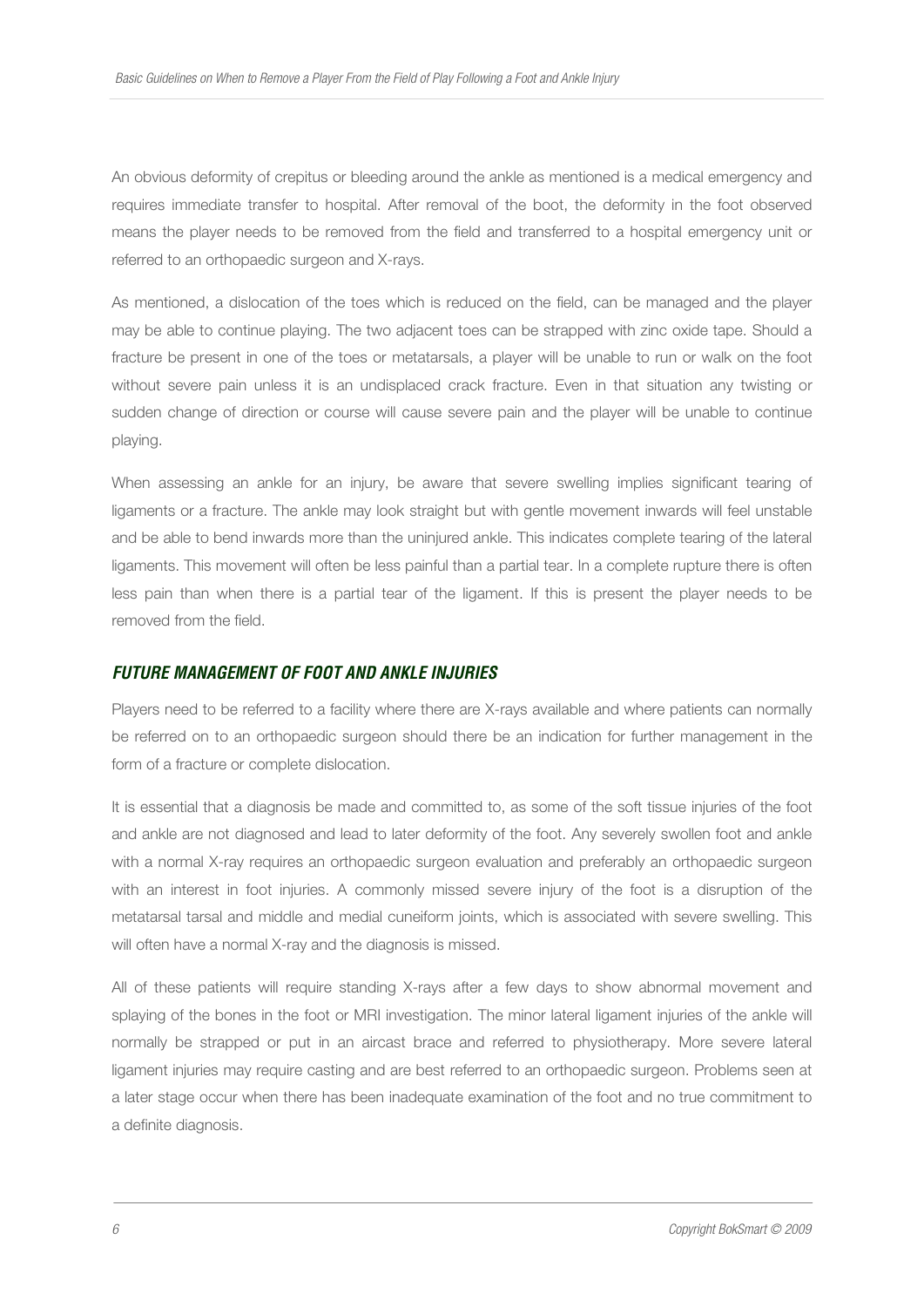The pain and swelling is treated by a physiotherapist, in the belief that this is a minor injury and will resolve itself. The diagnosis of a sprained foot needs to be made with extreme caution. Twenty-five% of Achilles injuries referred to an orthopaedic surgeon is initially missed by the first treating physician or physiotherapist. The displaced ankle fractures normally require internal fixation and this would imply that the rugby player would be off for 3-6 months. Complete lateral injury of the ankle can also keep a player out of rugby for a period of 3 months. Lisfranc injuries normally require surgical stabilisation unless they are sprains.

## **CONCLUSION**

The assessment of the foot and ankle injury on the field and the decision made to remove a player is a lot easier than in the upper limb area, as any significant injury means that the player is unable to run and this therefore normally results in the removal of the player.

It is important that the player is referred on to a specialist and is assessed properly so that the important injuries are not missed. Furthermore, the ankle ligament injuries should be rehabilitated by the physiotherapist under supervision so that the player can return to rugby without having recurrent injuries.